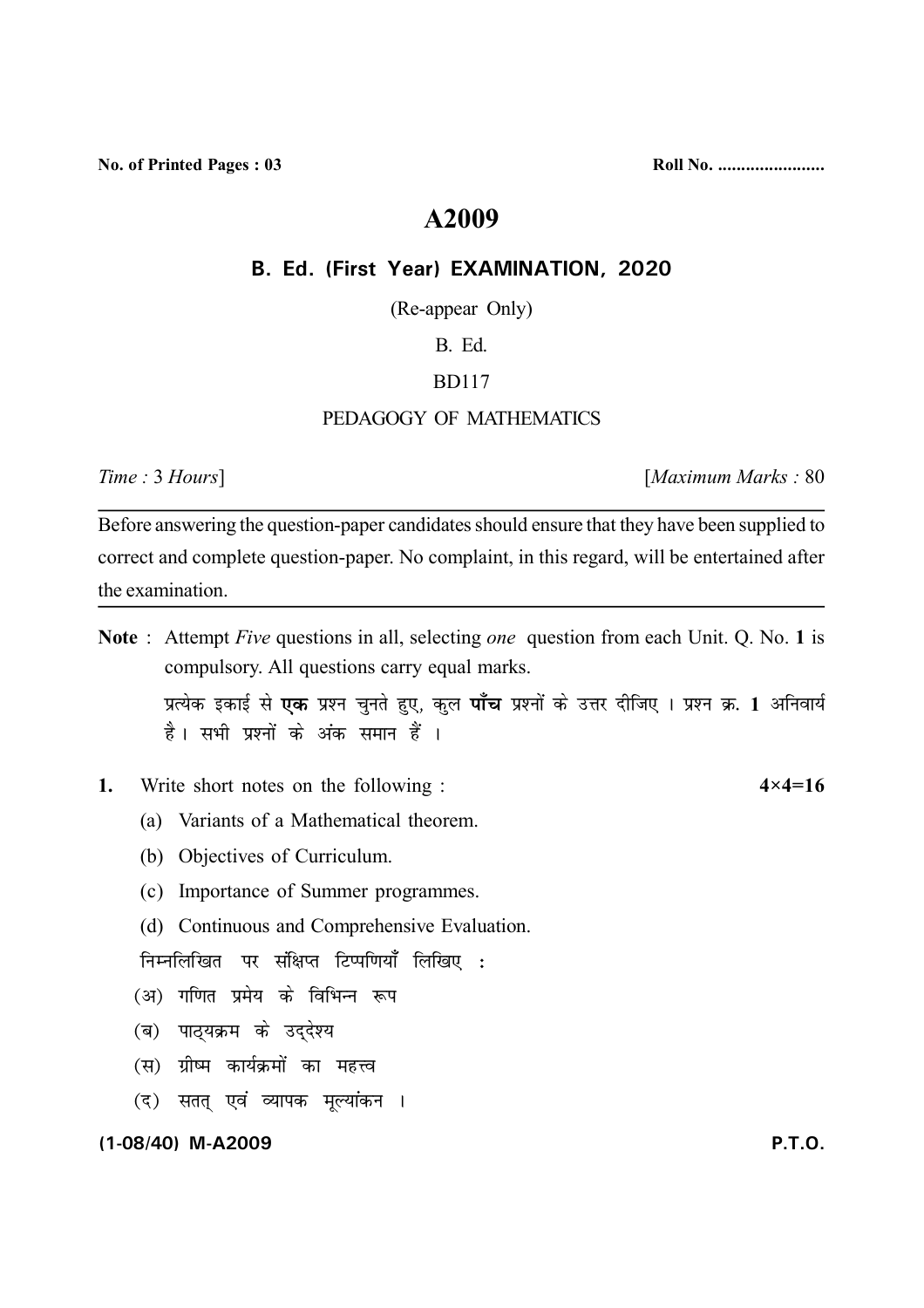#### **Unit I**

## <u>डकार्ड ।</u>

- **2.** Define Mathematics. Explain the nature and scope of Mathematics. **16** गणित की परिभाषा दीजिए । गणित की प्रकृति एवं क्षेत्र की व्याख्या कीजिए ।
- **3.** What are Instructional Objectives ? Explain with examples Bloom's Taxonomy of Instructional objectives of Mathematics at cognitive domain of behaviour. **4+12=16** अनुदेशनात्मक उद्देश्य क्या हैं ? गणित के अनुदेशनात्मक उद्देश्यों के ब्लूम के वर्गीकरण <u>की व्यवहार के ज्ञानात्मक पक्ष पर उदाहरण सहित व्याख्या कीजिए ।</u>

#### **Unit II**

### <u>इकाई II</u>

- **4.** What is meaning of curriculum ? What principles do you consider while designing the curriculum of Mathematics at secondary stage of schooling ? **4+12=16** <u>पाठ्यक्रम का क्या अर्थ है ? विद्यालय के माध्यमिक स्तर पर गणित पाठ्यक्रम की रूपरेखा</u> तैयार करते हुए आप कौन-से सिद्धान्तों पर विचार करेंगे ?
- **5.** Explain Heuristic Method of teaching Mathematics along with its merits and demerits. **16**

गणित शिक्षण की खोज विधि की इसके गुण-दोषों सहित व्याख्या कीजिए ।

# **Unit III**

# <u>5कार्ड III</u>

**6.** Write notes on the following :

| (a) Mathematics Fairs       |  |
|-----------------------------|--|
| (b) Mathematics Laboratory. |  |

**fuEufyf[ kr i j fVIi f.k; k¡ fyf[ k, %**

(अ) गणित मेले

(ब) गणित प्रयोगशाला ।

#### **(1-08/41) M-A2009 2**